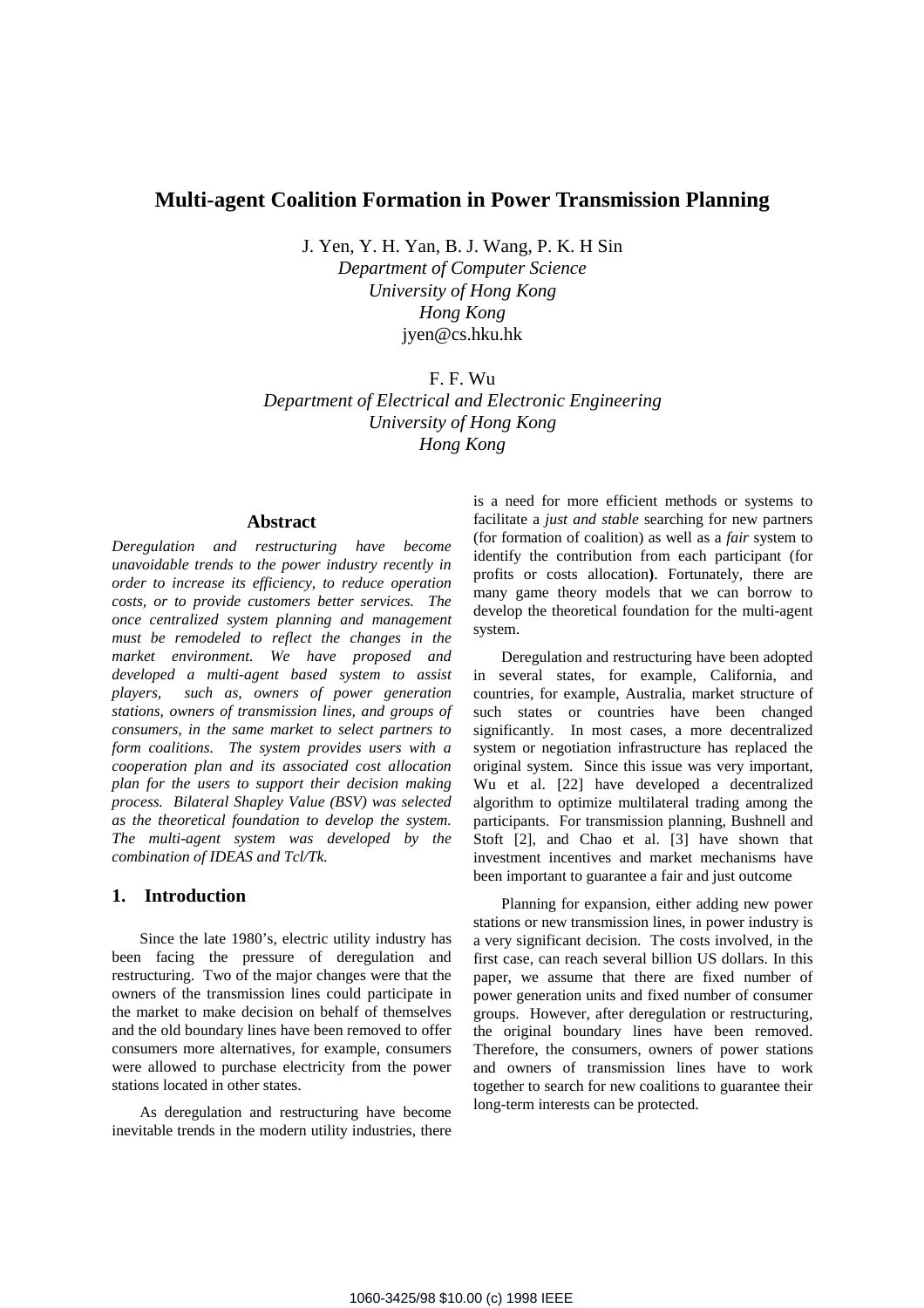Adding new power units costs more and takes longer, therefore, the core of the planning problem is modified or limited to the determination of the optimal number of lines to add to the existing system.

Planning for transmission expansion involves the decisions from the players, which based on some scenarios, which include the network topology, suppliers, customers, and/or owners of transmission line. It is common that when adding a new transmission line, costs should be shared by all the players who will be benefited. The decisions about whether to add one more line or not and how to allocate the costs is still an open research area.

This problem is very similar to the logistics planning problem. In which the numbers and locations of the manufacturing plants or warehouses and retail stores are fixed, therefore to design the new logistics system, which include decision of the routing of transportation and number of trucks, become the core of the problem. In other words, to satisfy the demands of the new set of consumers with the lowest costs to both owners of the transmission lines and owners of power units is the goal of solving such problem. To solve such problems, the solutions also need to guarantee that the other operational constraints, such as, capacity of power transmission, can be satisfied [15].

Several techniques have been used to assist the planning of transmission expansion. For example, techniques that based on mathematical programming, such as Branch-and-Bound [5, 7, 13], techniques that based on sensitivity analysis [2, 16], and techniques that uses hybrids of neural networks and genetic algorithms [13]. Normally, the planning for expansion is combinatorial complicated and that makes it very difficult to find reasonable solutions within short computational time if the number of nodes or number of participants is large.

Using game theory to assist in the formation of coalitions is one of approaches to solve such problems. Gately used Shapley value to set up regional cooperation for investment in expansion and cost allocation [8]. Gately's approach is a centralized one, where a central planner is needed to be in charge of cost allocation.

Recently, researchers in Distributed Artificial Intelligence (DAI) have started to study how coalitions were formed and what negotiation or bargaining algorithms were useful in helping people to better understand the process of coalition formation

and design better negotiation strategy. Again, cooperative game theories have been proved to be useful. However, there still a lot of works are required to build systems which can support the negotiation or formation of coalition in fully decentralized environments [10, 11, 12, 18]. DAI approaches address and solve some pending issues in deregulated power transmission markets. For example,

- Determining the members of coalitions and which coalition will be formed
- Implementing a protocol to support bargaining and negotiation
- Allocating total expansion costs to all the players (agents) of the expansion game

In this paper, we propose and have developed a multi-agent system to prove that some of the above issues can be solved by such multi-agent approach. The multi-agent system simulates the power industry and models each player, such as, an owner of a power station, an agent. In the system, agents communicate with each other, based on Bilateral Shapley Value (BSV) to search for potential partners to form coalitions where they can protect their long-term interests.

The agents of this system have to work collaboratively to finish certain tasks, for example, determining the new transmission lines to add to the system and forming coalitions to reduce the overall costs. Each agent is assumed to be rational, that is, maximizing its own utility, and to be an independent and autonomous agent, who is not willing to accept any plan that generated by a centralized planner [10]."

In section 2, we will briefly introduce the software agents and multi-agent systems. The network expansion model, which governs the network expansion of electricity transmission will be discussed in section 3. Coalitions and games in network expansion planning will be discussed in section 4. The process of decentralized coalition formation among agents will be discussed in section 5. Implementation of the multi-agent system will be discussed in section 6. This paper is concluded with a discussion about the limitations of the multi-agent approaches and recommendation for future research.

## **2. Software agent and Multi-agent system**

With the advances in IT, growing complexity and decentralization of the utility markets, and the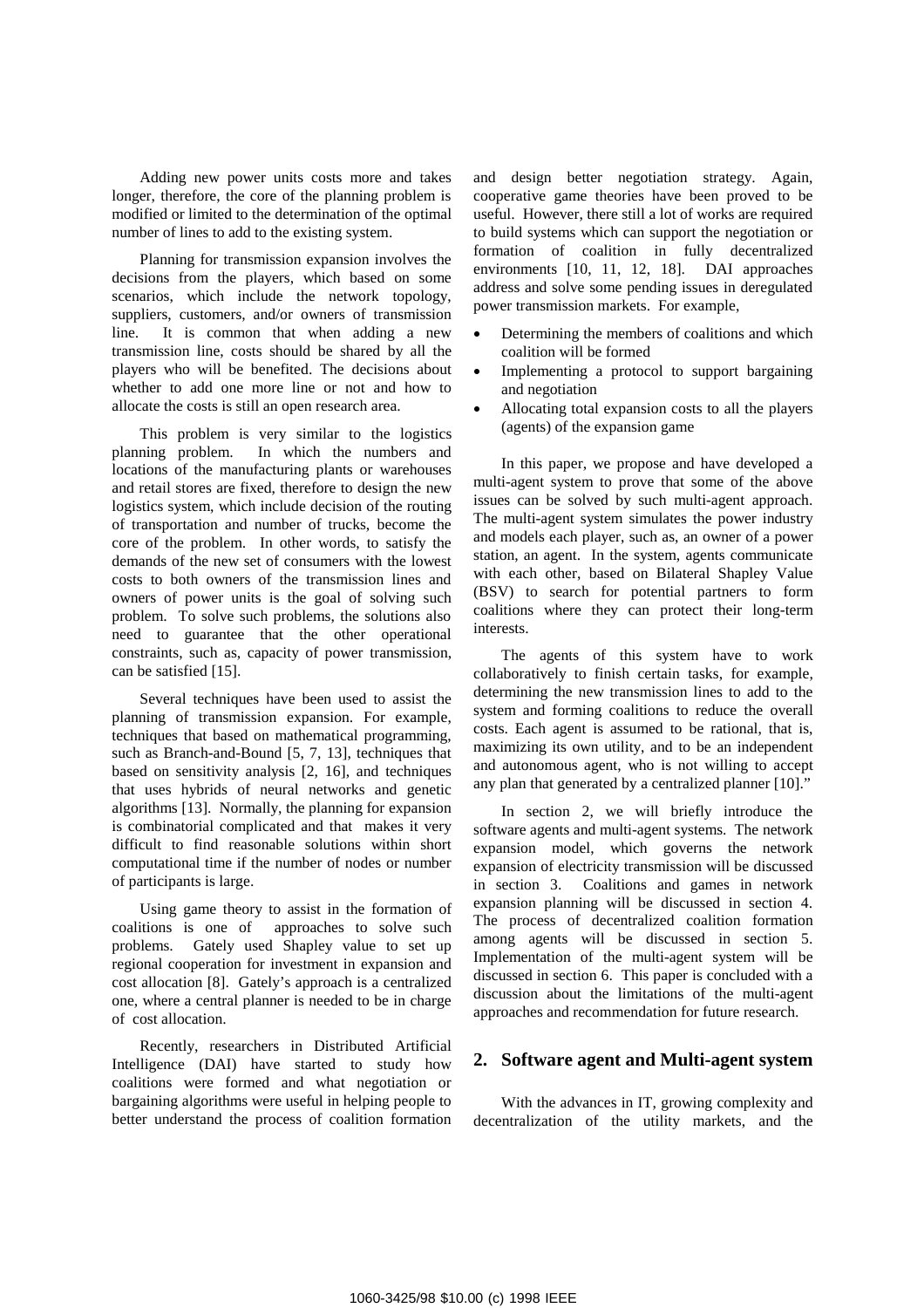increasing pressure to lower the costs have pushed the demand for new tools or systems to remove the burdens of human decision makers from those tedious and repeating tasks. One of such applications is the software agents. If software agents do have additional capabilities, such as, learning and communication, they can be called intelligent agent. Detailed discussion of about software agents can be seen in [14, 21].

**Multi-agent systems** are special type of agents, which more focus on the coordination and the communication among agents to collaboratively accomplish tasks [10, 11, 12]. The agents in our system are owners of power stations, groups of customers and coordinators, such as, independent system operators (ISOs). The coordinator is a special type of agent who coordinate and synchronize the collaboration among agents. The objective of the multi-agent system is, therefore, to derive a workable and profitable coalitions under the fair play practice subject to the constraints and requirements of power generation and transmission.

Communication and cooperation are two most important capabilities to the multi-agent systems. Multi-agent systems are designed to have the capability to either, collaborate, for example, decompose a problem and jointly solve the problem, or compete, such as, search for the best deals for the users. The term cooperation used in this paper is assumed to include both collaboration and competition. Communication is vitally important by which relevant information to support cooperation is exchanged. KQML (Knowledge Query and Manipulation Language) is a language that supports the communication among agents [6]. However, agents must do more than just communication. Rational agents must be able to cooperate and negotiate with each other. Design of the communication and negotiation protocols is important. However, so far there is no protocol that dominates this field. One language developed by Barbuceanu and Fox [1] called COOL, which is an extension of KQML, which allows agents to be developed with the capability to make proposals and counter-proposals, accept and reject goals, notify the other agents of goal cancellation or creation.

### **3. Network Expansion Model**

We used the simple example, a six-bus system, to illustrate the planning process of network expansion as shown in Figure 1. The limits of power transmission and power generation are provided on the same figure. The details of the model and example can be found in [7, 20].

There are several techniques can be used to rank the possible locations to add new lines to an existing system. For this study, we followed the heuristic approach suggested by [15, 20], which is a quadratic linear programming problem, to identify whether a solution is feasible or not. The general formulation can be expressed as:

$$
\min \frac{1}{2} \sum_{j=1}^{M} c_j P_j^2
$$
 (1)

subject to

$$
\mathbf{B}\Theta + \mathbf{K}^{\mathrm{T}}\mathbf{P}_{\mathrm{D}} = \mathbf{P} \tag{2}
$$

$$
\left| \mathbf{B}_{\mathrm{L}} \mathbf{A} \Theta \right| \leq \overline{\mathbf{P}}_{\mathrm{L}} \tag{3}
$$

where  $c_j$  is the cost of adding line *j* to the network,  $P<sub>I</sub>$  is the active power (in p. u.) flowing through the added line *j*, i.e. the *j*th element of  $P_{\text{D}}$  and  $P_{\text{D}}$  is the flow vector for the possible lines. Also M is the number of possible new lines, **B** is the matrix, whose elements are the imaginary parts of the nodal admittance matrix of the existing network,  $\Theta$  is the phase angle vector,  $\mathbf{K}^T$  is the transpose of the nodebranch connection matrix, **P** is the nodal injection power for the overall network,  $\mathbf{B}_{\text{L}}$  is a diagonal matrix whose elements are branch admittance,  $P_L$  is the branch active power vector, and **A** is the network incidence matrix.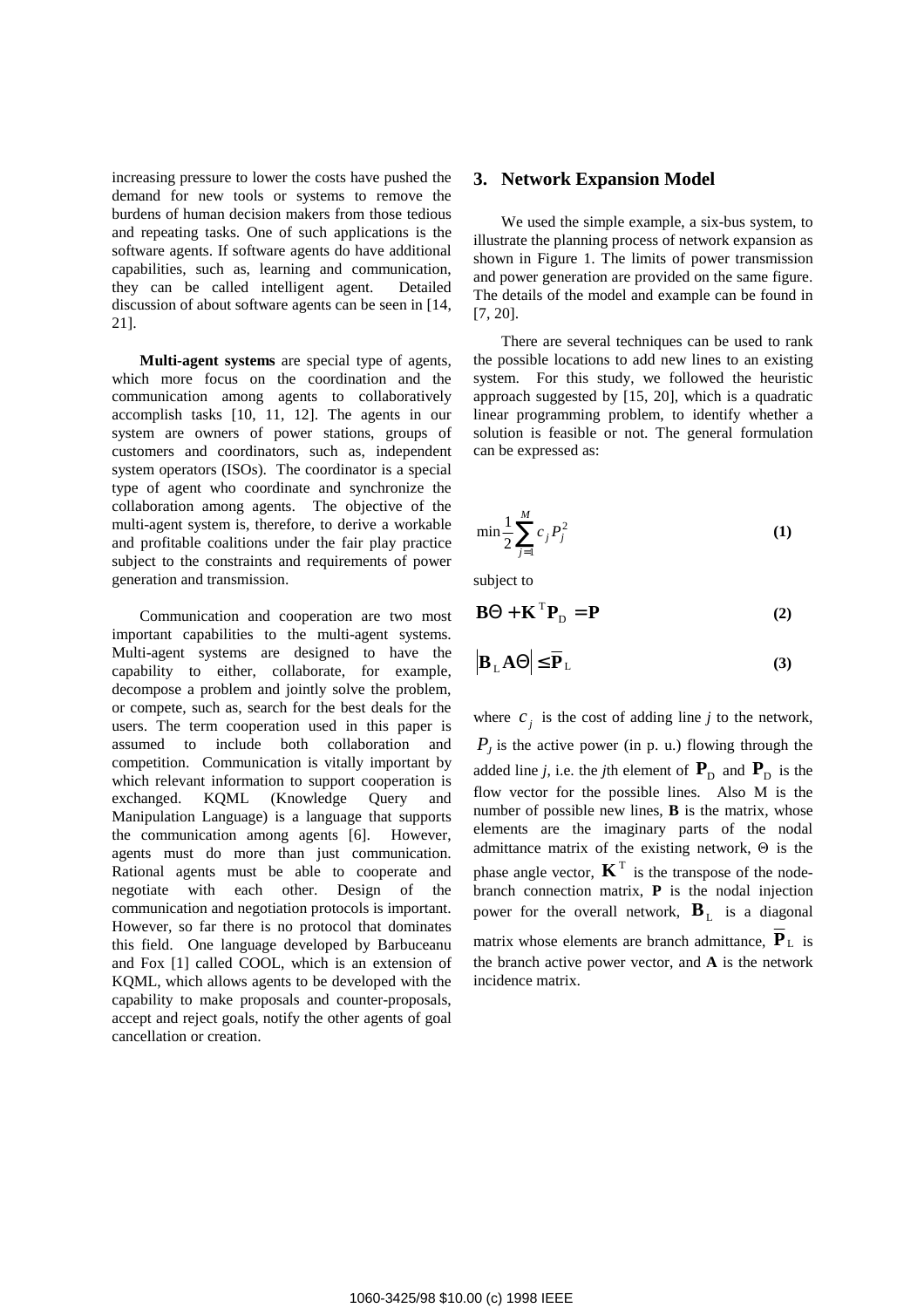| <b>Bus</b>   | Cost    | Susceptance  | Capacity |
|--------------|---------|--------------|----------|
| From/t       | (Units) | $(1/\Omega)$ | (MW)     |
| $\mathbf{O}$ |         |              |          |
| 1/2          | 40      | 2.50         | 100      |
| 1/4          | 60      | 1.67         | 80       |
| 1/5          | 20      | 5.00         | 100      |
| 2/3          | 20      | 5.00         | 100      |
| 2/4          | 40      | 2.50         | 100      |
| 2/6          | 30      | 3.33         | 100      |
| 3/5          | 20      | 5.00         | 100      |
| 4/6          | 30      | 3.33         | 100      |
| 5/6          | 61      | 1.64         | 78       |

Table 1. Six Bus Problem

The data for Garver's six bus problem is presented in Figure 1 and Table 1. The solid lines and doted lines in Figure 1 represent the exiting lines and candidate lines respectively. The minimization algorithm is run recursively until there are no overloads,  $P_i$ , in the system. Although the optimum value is not always guaranteed, the simplicity of the heuristic algorithm makes it a valid first approach to solve a highly combinatorial complicated problem like this one.

Since the objective function (1) has taken into account the effect of the power transmission cost, the candidate line with the largest power flow is the most effective in the expanded network<sup>1</sup>. Constraint  $(2)$ expresses the total nodal injection power as a function of the existing and the potential network (after adding new lines) parameters, and constraint (3) reflects the thermal limits of the existing network lines.

# **4. Coalitions and Games in Expansion Planning**

To solve the transmission expansion planning problem in a decentralized environment, we treat it as a cooperative game. The purpose of the game is to expand the transmission grid with the minimum possible costs, subject to the constraints (2) and (3), as well as with a "fair" allocation of total costs among the players based on their contributions.

By DAI terminology, a player is called an agent. An agent in the game can be either a generator (a power station), a load (a group of consumers), or an

 $\overline{a}$ 

independent third party (for example, an independent system operator). A typical agent in this research is considered to be an independent entity: a customer load or a set of customer loads, a generator or a set of generators, or a combination of both. For simplicity, we do not consider fractional bus loading or fractional generator output. We also assume that any set of generation units and loads attached to the same bus belong to a single agent. Therefore we cannot have two agents sharing the same bus. Therefore, we have a maximum of six agents in the expansion game corresponding to the six-bus example as shown in Figure 1.

A coalition in this paper is defined to be a set of



agents and their associated transmission line(s) which connect these agents. They must satisfy the four conditions:

- 1. There must be at least one generator, one load, and one transmission line included in the agents.
- 2. Generators have to meet the total demand, i.e. the loads have to be always satisfied by the outputs from generation stations plus the losses due to transmission.
- 3. Existing line(s) thermal limits cannot be exceeded.
- 4. There must be one or more transmission lines (either existing or possible candidates) which connect all the agents.

A self-contained single agent can also be regarded as a coalition, called a trivial coalition. Such trivial

 $1$  See [20], pp.394-400, for a very detailed explanation.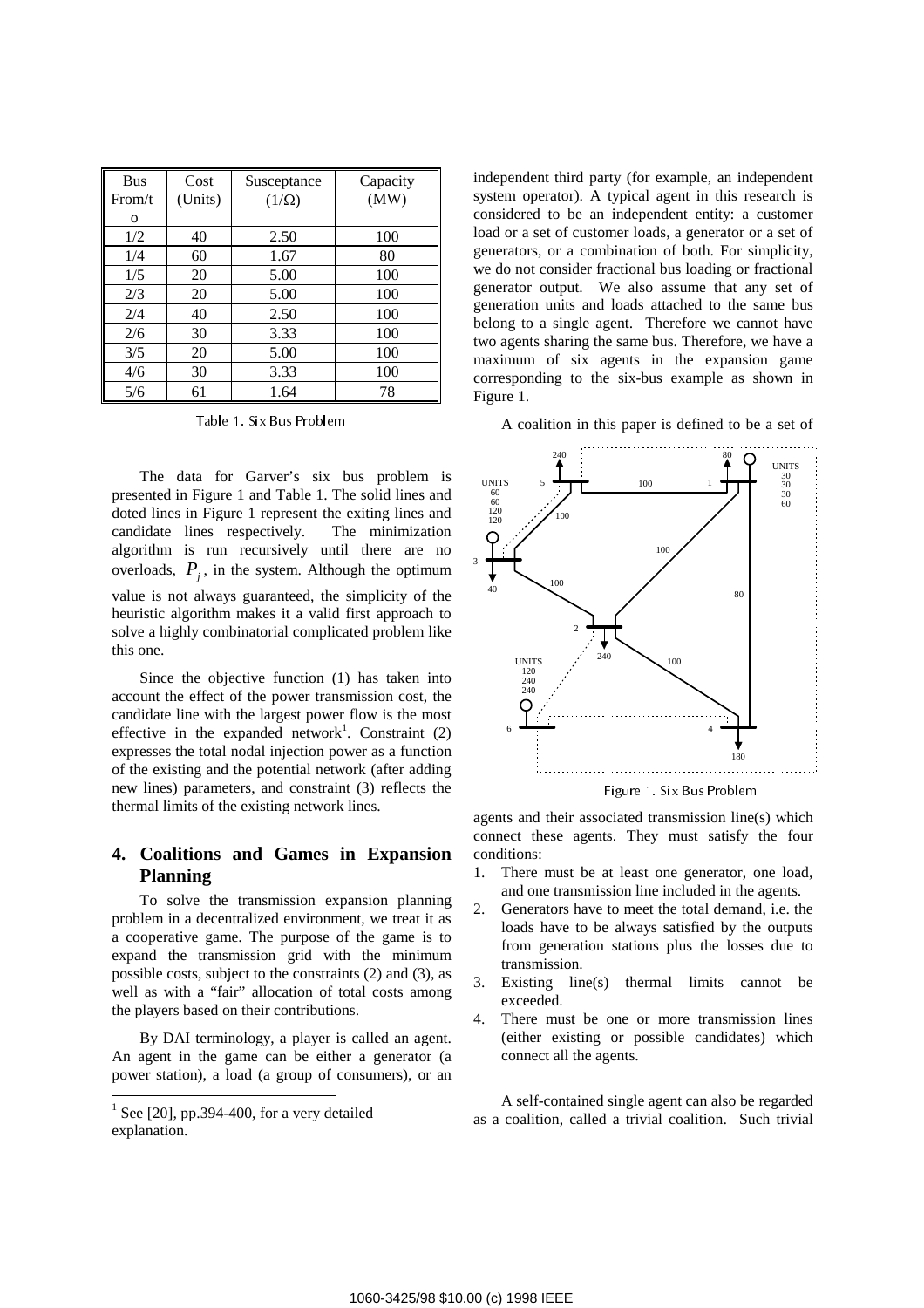coalition does not need not meet all the four conditions.

Once a coalition is formed, then it will be represented by one autonomous agent. Within each coalition, it can develop its own expansion plan and the expansion plan of this coalition can be determined again by the minimum algorithm described by Equations  $(1)$ ,  $(2)$  and  $(3)$ . Figure 2 shows two examples of feasible coalitions in the Garver test case.

When we allow generation rescheduling, that is. the real power generation output can be ranged form 0



Figure 2. Two examples of coalitions

to the maximum capacity (150, 360, and 600 MW respectively in Figure 1), the optimal solution of the minimum algorithm for the grand coalition has a cost of 130 units, and circuit additions are  $n_{26} = 3$  circuits, and  $n_{35} = 2$  circuits.

We will use the bus notation when referring to coalitions. For example, when we say coalition  $\{1,2\}$ we are referring to a coalition that combines all generators and loads on buses 1 and 2, and all the lines that interconnect these buses.

## **5. Decentralized Coalition Formation between Transmission Expansion Agents**

The use of decision techniques to analyze DAI problems, like the one discussed in Section 3, started in the early 1990s. However, the Shapley Value has been widely used in solving such problems [17]. Shapley Value calculates a fair division of the utility, based on individuals' contributions, among the members in a coalition. It is a solution concept for a n-

person cooperative game. Shapley Value can be considered as a weighted average of marginal contributions of a member to all the possible coalitions in which it may participate. It assumes that the game is super-additive and the grand coalition is possible to be formed. Readers are referred to [9, 17] for a more detailed explanation about how calculate Shapley Value. The mathematical expression of the Shapley Value, is given by:

$$
\phi_i = \sum_{S, i \in S \subset N} \frac{(|S| - 1)!(n - |S|)!}{n!} [\nu(S) - \nu(S - \{i\})]
$$
\n(4)

where, *i* is a player, *S* is a coalition of players,  $|S|$ 

is the number of players in coalition *S*, *n* is the total number of players, *N* is the set of all players, and *v(S)* is the characteristic function associated with coalition *S*.

In order to avoid the combinatorial complexity of Shapley Values calculation, Ketchel introduced the Bilateral Shapley Value (BSV) [10, 11]. Klusch and Shehory [12] adapted this approach for a completely decentralized and bilateral negotiation process among rational agents. In particular, the algorithm for coalition formation they provided is also useful in the power transmission planning.

Let  $S \subseteq P(A)$  be a coalition structure on a given set of agents  $A = \{a_1, \dots, a_m\}$ , where

$$
C = C_i \cup C_j \subseteq A \text{, and } C_i \cap C_j = \emptyset.
$$

Therefore, *C* is a (bilateral) coalition of disjoint (n-agent) coalitions of  $C_i$  and  $C_j$   $(n \ge 0)$ . The Bilateral Shapley Value for coalition  $C_i$  in the bilateral coalition *C* is defined by

$$
\varphi_C(C_i) = \frac{1}{2} \nu(C_i) + \frac{1}{2} (\nu(C) - \nu(C_j))
$$
\n(5)

Both coalition  $C_i$ ,  $C_j$  are called founders of *C*, and  $v(C)$  denotes the self-value of coalition  $C^2$ . Both coalition  $C_i$ ,  $C_j$  are willing to form coalition *C*, if

$$
v(C_i) \le \varphi_C(C_i) \text{ and } v(C_j) \le \varphi_C(C_j) \tag{6}
$$

<sup>2</sup> Note that  $\varphi_{\{C,\phi\}} = v(C)$ , and  $v(\phi) = 0$ .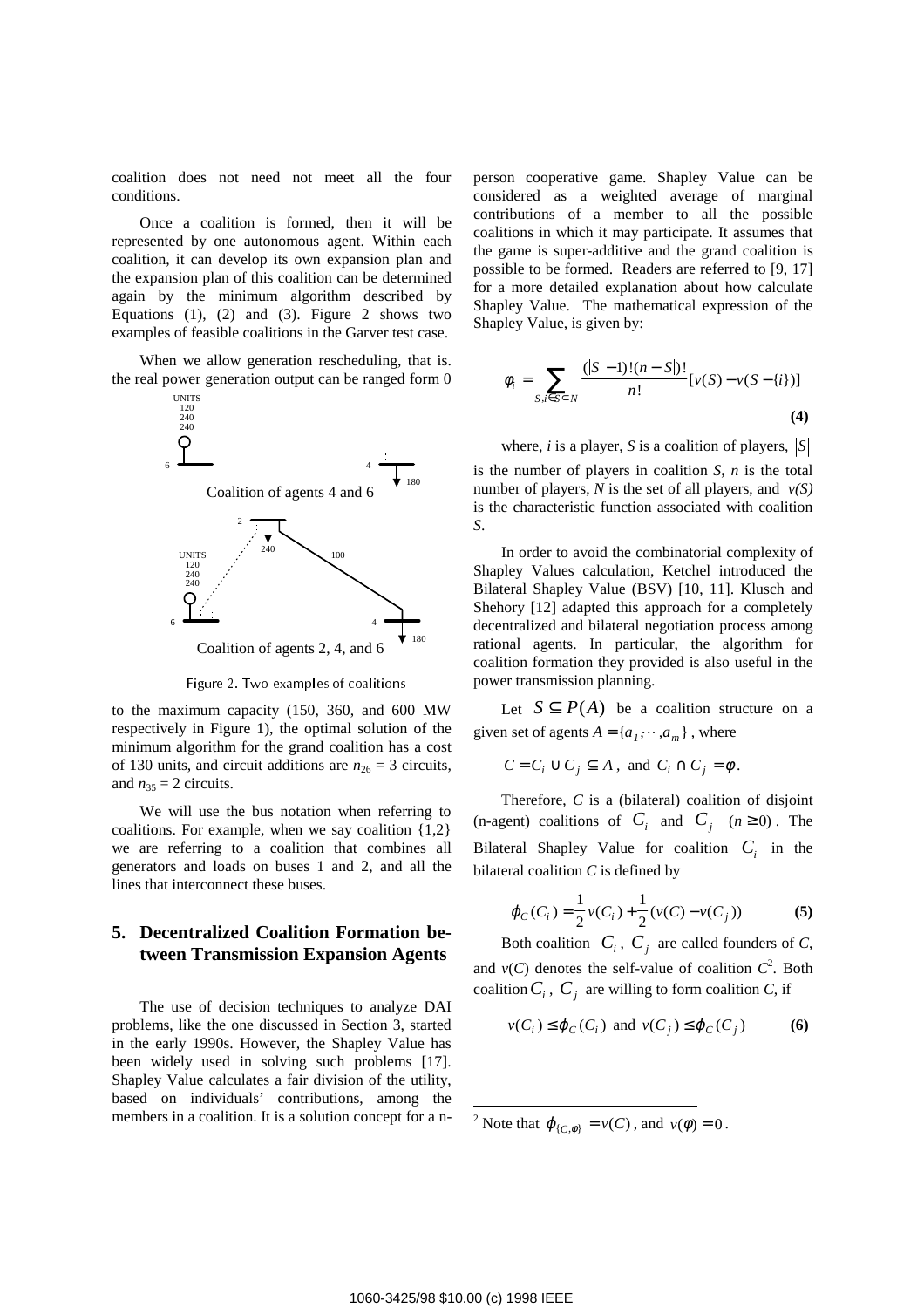In fact, a super-additive cooperative game is played between  $C_i$  and  $C_j$ . Formula (6) reflects the individual rationality and formula (5) implies the collective rationality.

It can be seen that the founders will get half of their local contributions, and the other half obtain from cooperative work with the other entity. The second term of the BSV expression, as in equation (5), reflects the strength of each agent based on its contribution. Therefore it can remove the "freerider<sup>3</sup>" problem, which is common in value allocation in transmission expansion.

In summary, the process of coalition formation among agents is based on the approach of Klusch and Shehory in [12]. The process has the following four steps:

#### **Step1. Self-value Calculation**

Each bus is represented by one agent. Each individual agent collects and analyzes information to determine its initial self-value. Calculation of the selfvalue determines the costs of line expansion. The selfvalue of an individual agent should be the minimum cost that the agent could achieve its goal. If the agent is not willing to join a coalition, such as agent 1 and 3 in figure 1, the self-value is set to zero. If the agent must form a coalition to achieve his goal, such as agent 2,4,5, and 6, the self-value of agent  $a_i$  can be chosen as

$$
v({a_i}) = \max_{j} v({a_i, a_j})
$$
 (7)

For simplicity, we assume that an individual agent can be included in some two-entity coalitions. Formula (7) reflects what initially agent  $a_i$  will pay for all the construction costs of the coalition  $\{a_i, a_j\}$ to encourage the formation of a coalition. There are other values for an agent to choose as its self-value. However, the lower boundary of the self-value for agent *ai* is

$$
\min_{a_i \in S} v(S) \tag{8}
$$

If the value of formula (8) be set as its self-value, every coalition  $S - \{a_i\}$ ,  $S \subset A$  is willing to form coalition *S* with  $a_i$ . No matter what self-value is

 $\overline{a}$ 

chosen, the algorithm can not guarantee that an agent with non-zero self-value will be included in a coalition.

#### **Step 2. Communication and Security Check**

Each agent sends its self-value and the candidate coalition to an independent coordinator. The coordinator will check the security of the coalition according to the security constraints. If a candidate coalition is identified to be detrimental to the security of the system, the independent coordinator informs the founders of the coalition to cancel the candidate coalition. After security check, the coordinator broadcasts the information of each coalition to all the agents.

#### **Step 3. BSV Calculation**

After receiving messages from the coordinator, each agent proceeds to calculate BSVs to rank the order of forming coalition with other agents. Then each agent determines individually a rational list, L, of preferred agents to form coalitions, i.e. an ordered list of local agent's BSVs for two-entity coalition.

#### **Step 4. Bilateral Negotiation:**

- *for each agent:*
	- (1). Initially, set  $i = 1$ .
	- (2). Sends an offer to the *i*th agent in the agent's preference list, i.e. *L*(*i*).
	- (3). Waits for replies and offers from other agents.
	- (4). If an offer from the agent  $L(i)$ ,  $i \leq i$  is received,  $i = j$ . If an offer from the agent  $L(i)$ ,  $i > i$  or from an agent outside the preference list *L* has been received, replies a dissent message to that agent. If no more offer from other agents has been received, replies a consent message to agent  $L(i)$  and informs coordinator the candidate coalition with agent *L*(*j*).
	- (5). If a consent message from agent  $L(i)$  has been received, informs coordinator the candidate coalition with agent  $L(i)$ . If a dissent message from agent  $L(i)$  has been received and  $L(i)$  is not the last agent in the preference list,  $i = i$  $+ 1$  and go to  $(2)$

#### *for coordinator*:

When coordinator receive messages from both founders of a candidate coalition, informs every agent to stop negotiation and removes from its own

<sup>&</sup>lt;sup>3</sup> The free-rider concept address the issue of new agents that take advantage of the work done by the existing ones, without paying and compensation to them.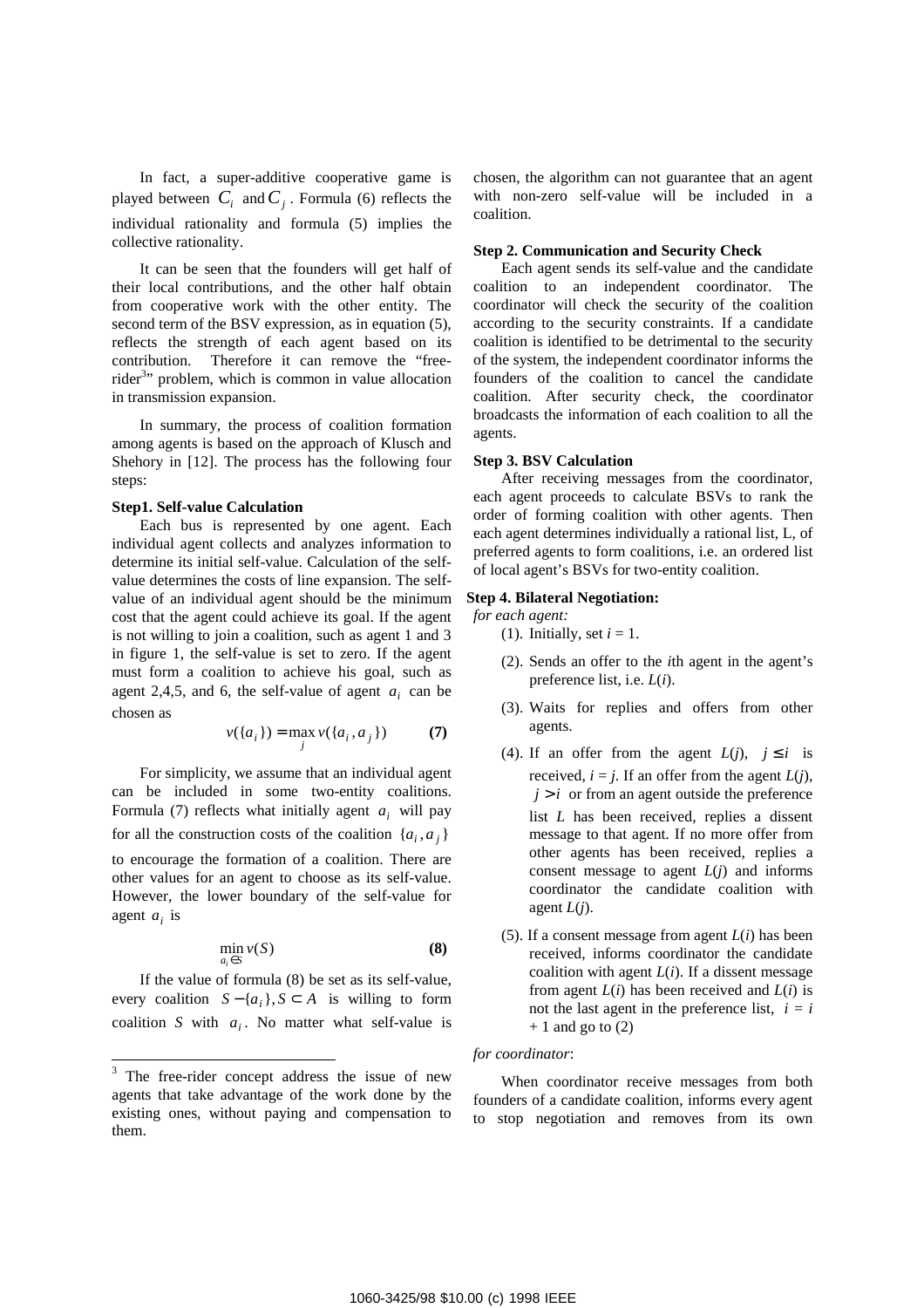preference list the agents within the candidate coalition, and then go to Step 2.

When every agent reach the end of the list *L* and no coalition is possible, the process terminates.

It is perfectly possible that two agents reach an agreement that is satisfactory to both of them, but which may be detrimental to the security of the system. This is the reason why an independent coordinator is needed to check and to guarantee that the reliability of the system and quality of service can be achieved. The coordinator is assigned other duties in the process. It is responsible for gathering information of the network and sends the information to all the agents. In the process, the synchronization in the multi-agent system is actually done by the coordinator.

The process produces a coalition structure that is a set of coalition trees in which the founders of a coalition are the sons of the coalition. The coalition structure is not unique for a given power expansion planning. If grand coalition is formed, the coalition structure will only contains a single tree.

For power expansion planning, the grand coalition will not necessarily be formed. However, the process do not guarantee that any individual agent be contained in a coalition in the coalition structure.

Cost allocation according to coalition structure is given by

1. if  $S \subset A$  and *S* is a root of a coalition tree, the cost shared by coalition *S* is

 $\varphi(S) = v(S)$ 

2. if  $S_i$ ,  $S_j \subset A$  and  $S_i$ ,  $S_j$  are the founders of coalition *S*, the cost shared by coalition  $S_i$  is

$$
\varphi(S_i) = \frac{1}{2} \nu(S_i) + \frac{1}{2} [\varphi(S) - \nu(S_j)]
$$

Note that cost allocation is different from formula (5) and the values are also different.

For the six bus problem, the cost function  $v(S)$  of all valid coalitions and the self-value of each individual agent is given by the Table 2. The values are negative to reflect the utility of expansion is cost.

| Coalitio         | Value | Coalition              | Value  |
|------------------|-------|------------------------|--------|
| $\boldsymbol{n}$ |       |                        |        |
| 1                |       | $\{2, 5, 6\}$          | $-334$ |
| 2                | -90   | $\{3, 5, 6\}$          | -101   |
| 3                |       | $\{4, 5, 6\}$          | $-304$ |
| 4                | -60   | $\{1, 2, 3, 6\}$       | $-30$  |
| 5                | -40   | $\{1, 2, 4, 6\}$       | -120   |
| 6                | -60   | $\{1, 2, 5, 6\}$       | $-273$ |
| $\{2, 6\}$       | -90   | $\{1, 4, 5, 6\}$       | $-243$ |
| $\{3, 5\}$       | -40   | $\{2, 3, 4, 6\}$       | -120   |
| $\{4, 6\}$       | -60   | $\{2, 3, 5, 6\}$       | $-100$ |
| $\{5, 6\}$       | -183  | $\{3, 4, 5, 6\}$       | -161   |
| $\{1, 2, 6\}$    | -60   | $\{1, 2, 3, 4, 6\}$    | $-90$  |
| $\{1, 3, 5\}$    | -20   | $\{1, 2, 3, 5, 6\}$    | -80    |
| $\{1, 4, 6\}$    | -60   | $\{1, 2, 4, 5, 6\}$    | $-272$ |
| $\{1, 5, 6\}$    | -183  | $\{2, 3, 4, 5, 6\}$    | -160   |
| $\{2, 3, 4\}$    | -60   | $\{1, 2, 3, 4, 5, 6\}$ | $-130$ |
| $\{2, 4, 6\}$    | -150  |                        |        |

Table 2. Coalition expansion cost

## **6. Implementation**

*Integrated Development Environment for Agent Systems* (IDEAS) has been selected to implement the multi-agent system to support coalition formation. IDEAS is implemented in TCL (Tool Command Language) with the Tk Toolkit for the X Windows System running on UNIX platforms. An agent in IDEAS runs as a separate process in UNIX. The internal links among the local agents are made possible via UNIX pipes while the agents establish their communication with other known agents at remote sites for cooperative works by TCP-sockets via the Internet.



Figure 3. The User Agent Manger of IDEAS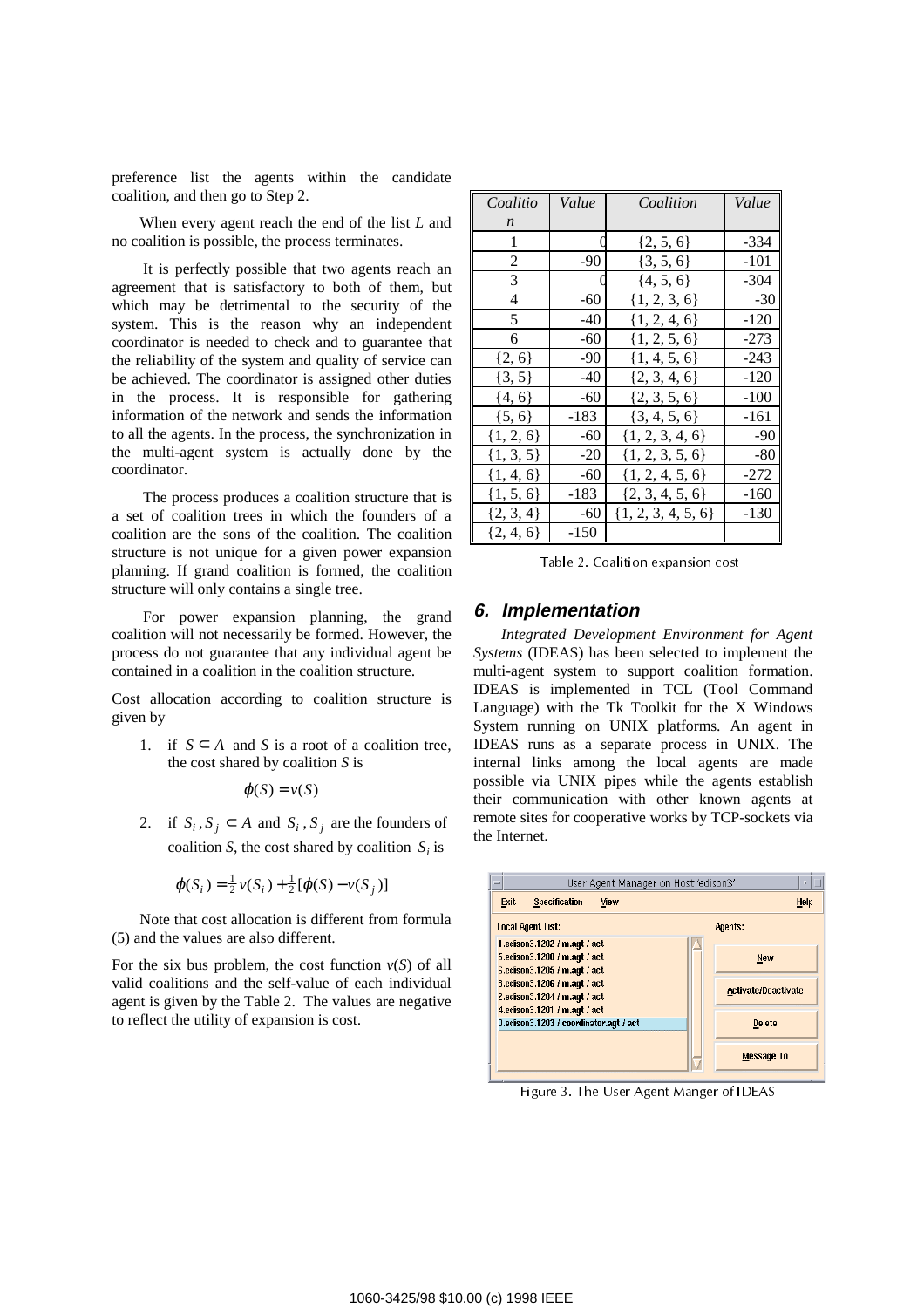| Cost Allocation (BSV)            | a |  |  |  |  |
|----------------------------------|---|--|--|--|--|
| <b>Bilateral Shapley Values:</b> |   |  |  |  |  |
| $bsv(1.edison3.1202) = 20.0$     |   |  |  |  |  |
| $bsv(3.edison3.1206) = 10.0$     |   |  |  |  |  |
| $bsv(5.edison3.1200) = -30.0$    |   |  |  |  |  |
| $bsv(2.edison3.1204) = -80.0$    |   |  |  |  |  |
| $bsv(4.edison3.1201) = -25.0$    |   |  |  |  |  |
| $bsv(6.edison3.1205) = -25.0$    |   |  |  |  |  |
|                                  |   |  |  |  |  |
|                                  |   |  |  |  |  |
|                                  |   |  |  |  |  |
|                                  |   |  |  |  |  |
| Fxit.                            |   |  |  |  |  |
|                                  |   |  |  |  |  |

Figure 4. Result of cost allocation

The *User Agent Manger* (UAM) is the user interface of IDEAS where user can use it to input parameters or view the outcomes as shown in Figure 3. Each line in the Local Agent List illustrate the address/ specification/status of an independent agent. Each agent can be activated or deactivated by the UAM. UAM can send message to each agent. Figure 4 shows the self-value, the Bilateral Shapley Value, of each trivial coalition of one single agent.

|            | coordinator Agent 1 Agent 2 Agent 3 Agent 4 Agent 5 Agent 6 |          |          |         |        |  |
|------------|-------------------------------------------------------------|----------|----------|---------|--------|--|
| stat       |                                                             |          |          |         |        |  |
| complete   |                                                             |          |          | require |        |  |
|            |                                                             |          | complete |         |        |  |
|            |                                                             | require  |          |         |        |  |
|            |                                                             |          |          |         | refuse |  |
|            | complete                                                    |          | require  |         |        |  |
|            |                                                             | complete |          |         |        |  |
| start      |                                                             |          |          |         |        |  |
|            | require                                                     |          |          |         |        |  |
| complete   |                                                             | require  |          |         |        |  |
|            | complete                                                    |          |          |         |        |  |
| start      |                                                             |          |          |         |        |  |
| complete + | require                                                     |          |          |         |        |  |

Figure 5. The negotiation procedure of six bus problem.

|                                                |                                                     |                                                                                                                                              | Observation: 2.edison3.1204<br>п |
|------------------------------------------------|-----------------------------------------------------|----------------------------------------------------------------------------------------------------------------------------------------------|----------------------------------|
| View                                           | <b>Trace</b>                                        |                                                                                                                                              | Help                             |
|                                                |                                                     |                                                                                                                                              | Logfile:                         |
|                                                |                                                     |                                                                                                                                              | $\Box$ Auto - Scroll             |
|                                                | :REPLY-WITH : 11                                    | Message sent to '6.edison3.1205':<br>:SENDER : 2.edison3.1204<br>:RECEIVER : 6.edison3.1205<br>:TYPE : REQUIRE<br>:REQ NAME : 2.edison3.1204 |                                  |
| Message received<br>:TYPE <b>All Contracts</b> | :PRIORITY : 3<br>:REPLY-TO : none<br>:REPLY-WITH:12 | :SENDER : 6.edison3.1205<br>:RECEIVER : 2.edison3.1204<br>$\therefore$ REFUSE<br>:REF_NAME : 6.edison3.1205                                  |                                  |

Figure 6. The log window of agent 2

The negotiation procedure of the six-bus problem is illustrated Figure 5. When the coordinator sends the START message to all six agents, agents begin to negotiate with each other. For example, preference list of agent 1 is empty, therefore it sends COMPLETE message to the coordinator. Agent 4 sends REQUIRE message to agent 6 and it also receives REQUIREmessage from agent 6

After calculates BSV and identify that the condition of super-additive satisfied, agent 4 and agent 6 then form a coalition.

After the coalition is formed, agent 4 becomes the representative of the coalition, and it sends a COMPLETE message to the coordinator. After that, agent 2 sends REQUIRE message to agent 6. Since agent 6 already agreed to form coalition with agent 4, it has to turn down the invitation from agent 2 by sending a REFUSE message to agent 2. The other reason is that agent 4 is before agent 2 in the preference list of agent 6. When the coordinator receives COMPLETE messages from all the agents, the process stop. The coordinator updates the information in its own belief base and sends another START message to kick off the next round of

| MultiAgent Project<br>m.<br>$-$                                                                                                                                                                                                                                                                                 |                            |               |               |  |  |  |  |
|-----------------------------------------------------------------------------------------------------------------------------------------------------------------------------------------------------------------------------------------------------------------------------------------------------------------|----------------------------|---------------|---------------|--|--|--|--|
|                                                                                                                                                                                                                                                                                                                 | coordinator:0.edison3.1203 |               |               |  |  |  |  |
| $\{1 \cdot \text{edison}3.1202\} = 0$<br>${2.}$ edison $3.1204$ } = -90<br>$\{3.\text{edison}3.1206\} = 0$<br>${4.$ edison3.1201} = -60<br>${5.$ edison $3.1200} = -40$<br>${6.$ edison $3.1205} = -60$<br>${2.edison3.1204 6.edison3.1205} = -90$<br>$\{3.\text{edison3.1206} \ 5.\text{edison3.1200}\} = -40$ |                            |               |               |  |  |  |  |
| ${4.edison3.1201\ 6.edison3.1205} = -60$<br>${5.edison3.1200 6.edison3.1205} = -183$                                                                                                                                                                                                                            |                            |               |               |  |  |  |  |
| 1.edison3.1202<br>lo<br>$=$                                                                                                                                                                                                                                                                                     |                            |               |               |  |  |  |  |
| <b>Insert</b>                                                                                                                                                                                                                                                                                                   | <b>Append</b>              | <b>Update</b> | <b>Delete</b> |  |  |  |  |
| <b>Coalition Formation:</b>                                                                                                                                                                                                                                                                                     |                            |               |               |  |  |  |  |
| bsv({{1.edison3.1202 {3.edison3.1206 5.edison3.1200}} {2.edison3.1204 {4.edison3.1201 6.edison3.1205}}}) = -130                                                                                                                                                                                                 |                            |               |               |  |  |  |  |
| Calculate<br>Exit                                                                                                                                                                                                                                                                                               |                            |               |               |  |  |  |  |

Figure 7. Result of coalition formation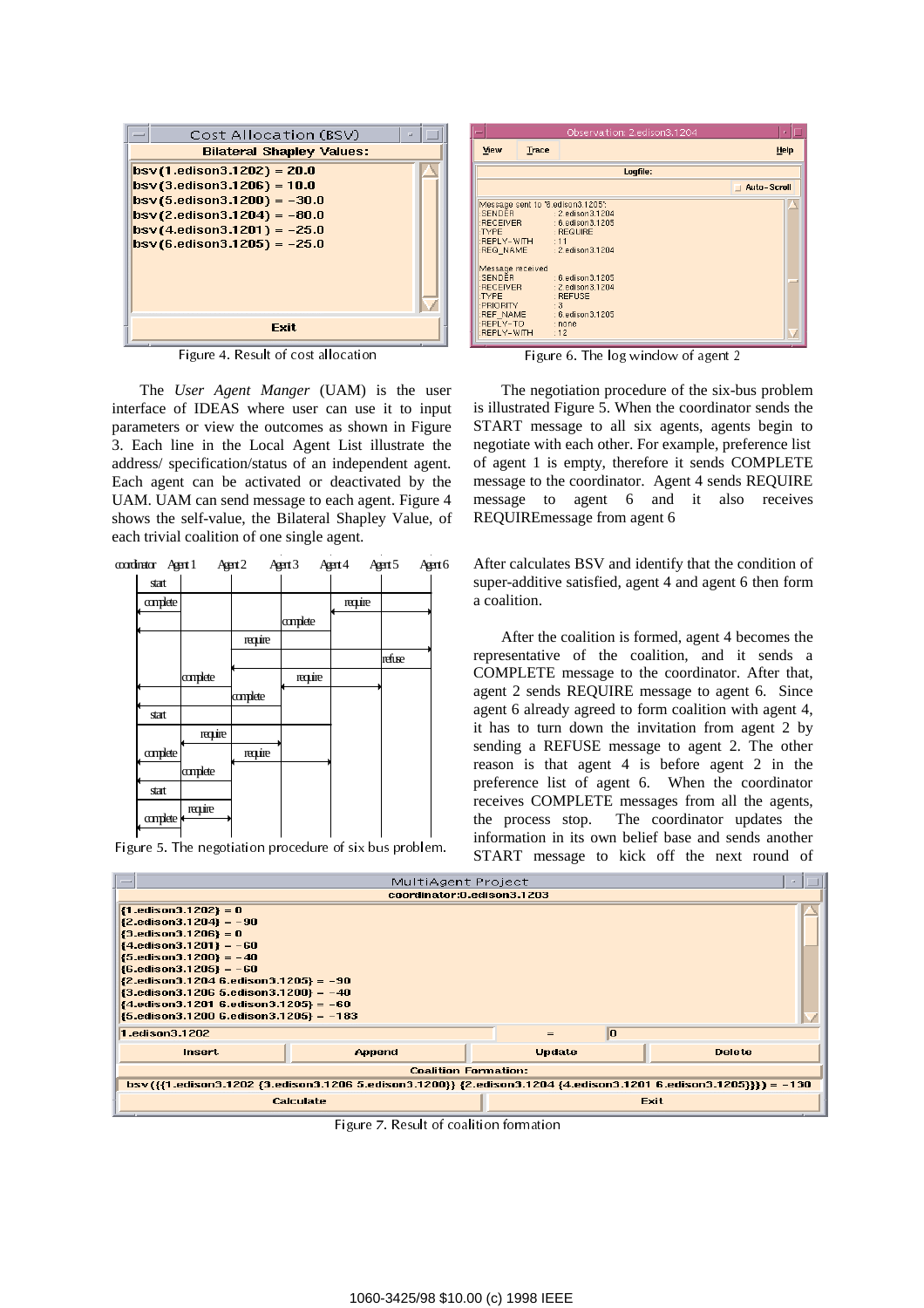

Figure 8. Simplified structure of an agent system in IDEAS

negotiation.

The log file of the communication messages that agent 2 has received are presented in Figure 6. From the log file it is easy to see that each message contains the information about the sender and receiver, the message type, the message reference number and the priority of the message, etc. Figure 7 shows the final results of the coalition formation. From Figure 7, we can see the sequence of coalition formation. In the beginning, agent 3 and agent 5 as well as agent 4 and agent 6 form the first two two-agent coalitions. Then each two-agent coalition in the second round joined another agent to form a three-agent coalition. Finally, both three-agent coalitions joined together to form the grand coalition.

Notice here that no global agent or central mediator exists. Each agent in IDEAS is autonomous and works in a completely decentralized environment. For *belief representation and reasoning,* each agent maintains his own belief base which written in BinProlog [19]. Agent *plans* can be specified by the appropriate developed rules for message evaluation. *Actions* can be defined in Tcl as well as in C. IDEAS provides some predefined standard actions for communication and managing the agents belief base



Figure 9. Coalition structure,  $\{\{3\ 5\}\{\{1\{4\ 6\}\}2\}\}\$ , with cost allocation.

etc. Figure 4 shows a simplified structure of a multiagent agent system in IDEAS. For more detail, please refer to [6].

IDEAS provides a full range of features which supported by a set of components which are needed for building comprehensive and decentralized multiagent systems. Such ability to support decentralized decision making is the most important to our selection of IDEAS to implement the multi-agent system to support coalition formation. The ability to support decentralized decision making is the most important to develop systems to simulate the restructured or deregulated markets. In which the players should have the rights to evaluate and select partners to form coalitions as well as to determine how to allocate profits or costs among themselves. Therefore, determination of coalition formation and allocation of costs in the new market are better must be done locally.

The result of the cost allocation can also be represented by coalition structure in Figure 9. However, the process of coalition formation which led to the final grand coalition may not be unique and another solution is given in Figure 10.

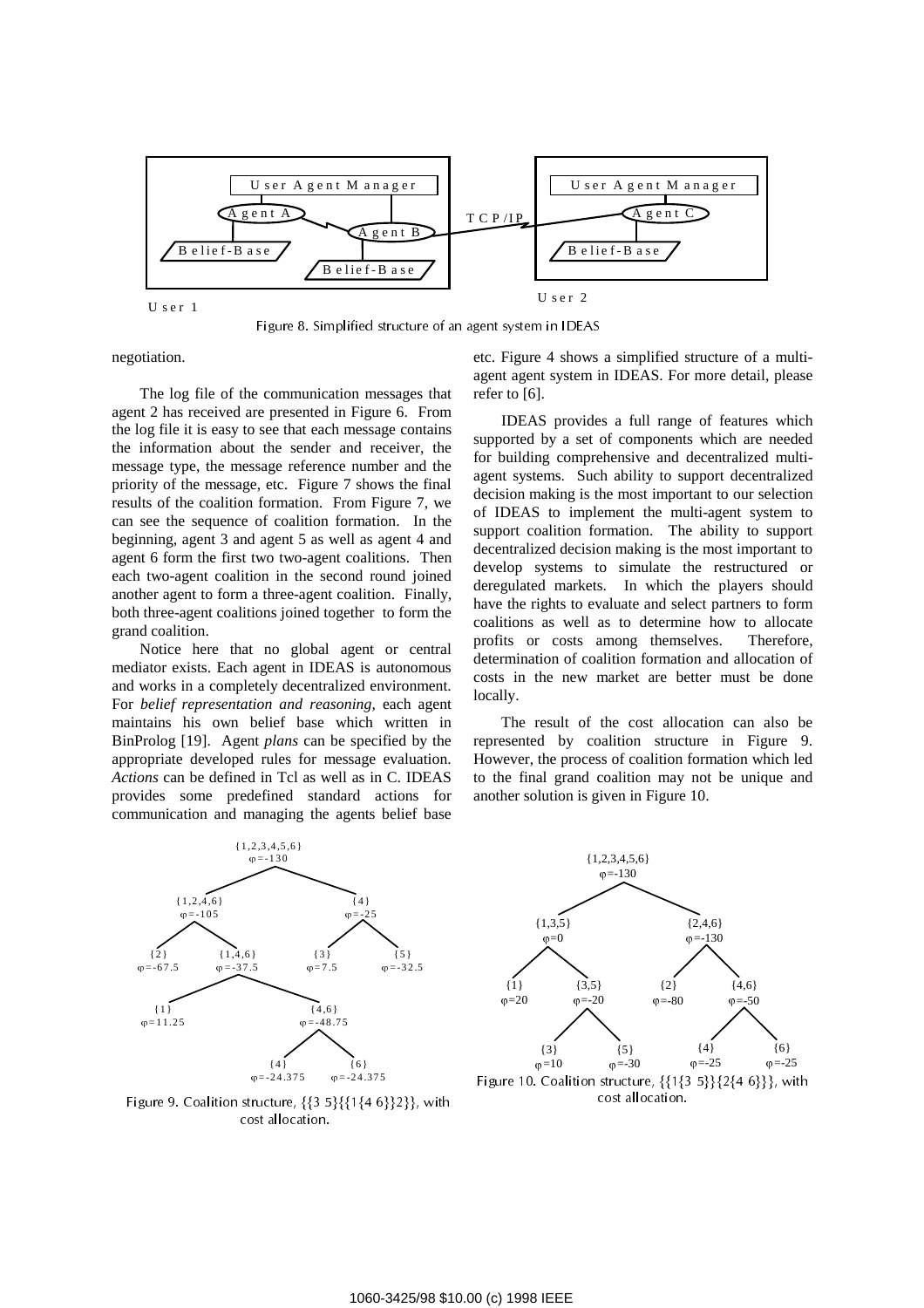## **7. Conclusions**

The multi-agent system developed for this project was proved to be able to assist in the decision making for coalition formation and cost allocation for electric utility industry. The multi-agent is capable of making decisions for coalition formation and cost allocation, with very limited coordination and synchronization provided by the coordinator, in a fully decentralized environment. Furthermore, it is easy to implement and to run on the Internet. Therefore, the users do not need to rent dedicated lines to support the communications. We could see that such multi-agent systems can easily be applied to solve the problems where formation of coalition is essential and the environment is geographically dispersed, for example, global logistics planning or coalition formation of shipping and transportation firms.

The coalition formation in the multi-agent system is a hill climbing process. In each step of the coalition formation, the payoff for each agents to should not be worse than the payoff of the previous step. However, such requirement may not be able to find the best solution for all the participants, it may get trapped in local minimum. In our future research, we will test other algorithms, such as, simulated annealing, to give the system greater flexibility.

When the negotiation process reaches the end, the cost or payoff for each agent must be allocated by a recursive algorithm, which is based on the coalition structure and the contribution from each agent that led to the final grand coalition. However such negotiation may not consider all the possible coalitions. Therefore an agent who is willing to form a coalition with some particular partners may not be guaranteed to be feasible. Therefore, how to give agents additional flexibility, so that they can select partners not purely based on the profits or sharing of costs will be one of the items for us to improve our system.

### **References**

- [1] Barbuceanu, M. and Fox, M. X., Cool: A Language for Describing Coordination in Multi-Agent Systems. In Proceedings of the First International Conference on Multi-Agent Systems (ICMAS-95), pp. 17-24, San Franscisco.
- [2] Bennon, R.J., Juves, J.A., and Melioppoulos, A.P., Use of sensitivity analysis Automated Transmission Planning, IEEE Transactions on

Power Apparatus and Systems, vol. PAS-101, n.1, 1982.

- [3] Bushnell, J., and Stoft, S., Transmission and Generation Investment in a Competitive Electric Power Industry, PWP-030, May 1995.
- [4] Chao, H., and Peck, S., A Market Mechanism For Electric Power Transmission, Journal of Regulatory Economics: 10:25-59, 1996.
- [5] Dusonchet, Y.P., and El-Abiad, A.H., Transmission Planning Using Discrete Dynamic Optimization, IEEE Transactions on Power apparatus and Systems, vol. PAS-89, 1973.
- [6] Finin, T., Fritzson, R., McKay, D., and McEntire, R., "KQML as an Agent Communication Language", in Proceedings of the Third International Conference on Information and Knowledge Management CIKM'94, ACM Press, November 1994.
- [7] Garver, L.L., Transmission Net Estimation Using Linear Programming, IEEE Transactions on Power Apparatus and Systems, vol. PSA-89, n.7, Sept/Oct 1970.
- [8] Gately, D., Sharing The Gains From Regional Cooperation: A Game Theoretic Application to Planning Investment in Electric Power , International Economic Review, vol. 15, n.1, February, 1974
- [9] Petrosjan, L.A., Game Theory, World Scientific Publishing Co., Singapore,1996.
- [10] Ketchpel, S.P., Coalition Formation Among Autonomous Agents, Proceedings of MAAMAW-93.
- [11] Klusch, M., Utilitarian coalition formation between Autonomous Agents for Cooperative Information Gathering, in S. Krin and G. O'hare (Eds.), Cooperative Knowledge Processing, Sprigner-Verlag, London, 1996.
- [12] Klusch, M., Shehory, O., A polynomial kerneloriented coalition algorithm for rational information agents, Proc. 2. International Conference on Multi-agent Systems ICMAS-96, Kyoto, Japan, AAAI Press, 1996.
- [13] Lee, S.T.Y., Hocks, K.L., and Hnyilicza, E., Transmission Expansion Of Branch-And-Bound Integer Programming With Optimal Cost-Capacity Curves, IEEE transactions on Power Apparatus and Systems, vol. PAS-93, n.5, 1974.
- [14] Minsky, M., "A Conversation with Marvin Minsky about Agents", *Communications of ACM*, Vol. 37, No. 7, pp. 23-29, July 1994.
- [15] Monticelli, A., Santos Jr., A., Pereira, M.V.F., Cunha, S.H., Parker, B.J., and Praca, J.C.G., Interactive Transmission Network Planning Using